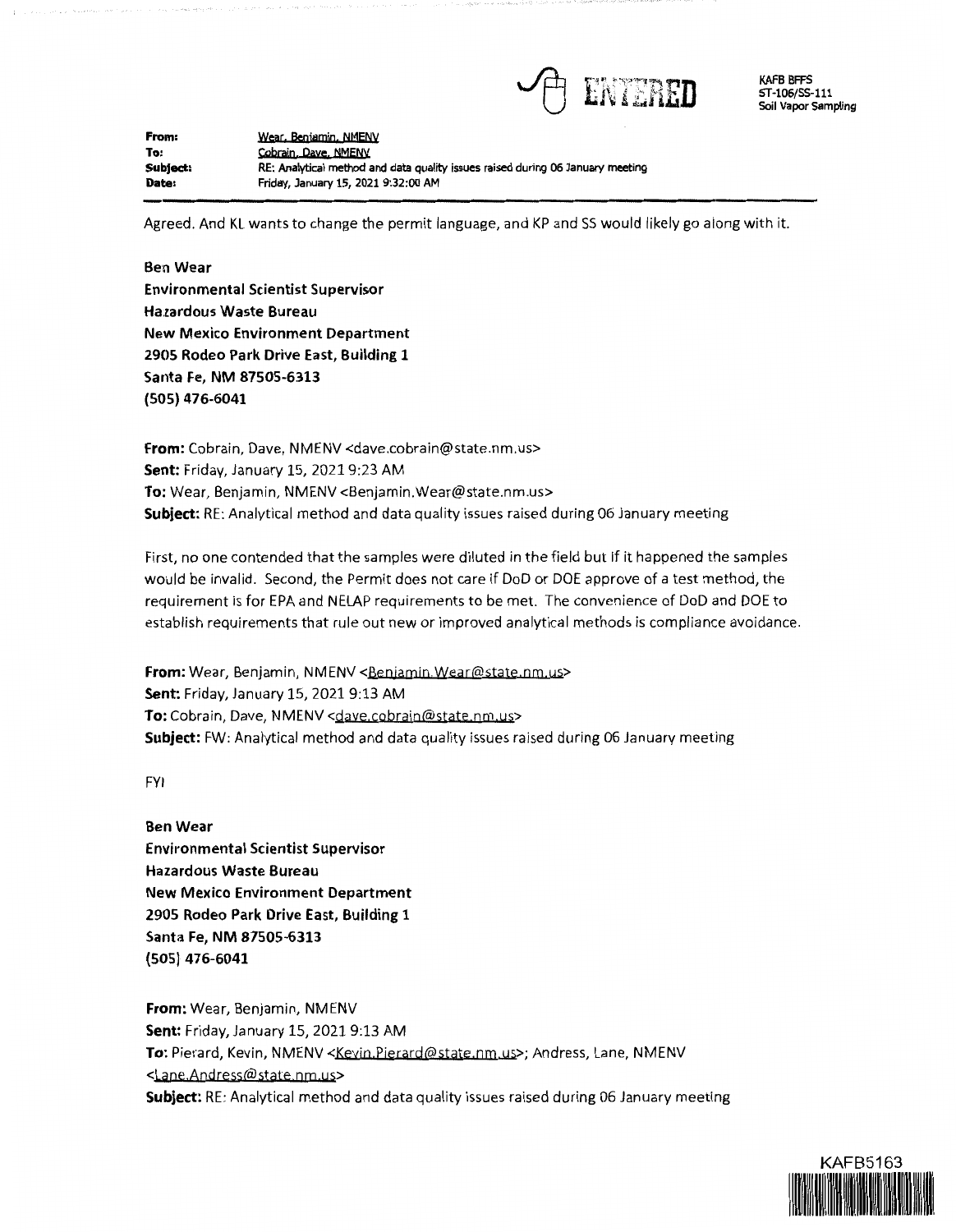Some things to consider before the next meeting.

As we are requiring the FWDA to evaluate all laboratory/method options to achieve meeting the screening levels with analytical detection limits, KAFB should be required to do the same. I found two labs that could meet, or better meet, the requirement. KAFB immediately shot them down in an email with no supporting information. We have required FWDA to contact all DoD ELAP certified labs in their effort. KAFB should be required to do the same. We don't accept bad data be someone tells us they can't meet the requirements. They have to demonstrate that they made a concerted effort to find a lab/method that is appropriate. It is not NMED's job to find a lab/method for them. There are approximately 64 DoD certified labs. KAFB needs to contact more than one of them (and preferably all) to find a lab/method that can achieve the requirements. If none of the labs can meet the requirement, that's another issue, but KAFB needs to demonstrate that they made the effort to meet that requirement. We all know that KL makes things up. Taking her word for anything is not recommended.

Also, as I stated previously, while there isn't a huge issue if they don't meet the requirements in the highly contaminated areas because they are not pushing for CAC there, yet, the problem comes when they bias and/or misrepresent this data and try to use the biased misrepresentations to prove that there are no issues elsewhere. That is exactly what the Permit strictly prohibits. There is nothing to work on regarding the Permit language ... this is a data quality requirement for all of our facilities. Whether dilution is required or not, the data quality requirement does not change.

The main question we should be asking KL is, "So, you would be OK if your drinking water supplier used a laboratory that had a detection limit for benzene that was 50 mg/L when the MCL is 5  $\mu$ g/L and they just reported the value as ND?" This is exactly what the AF has been doing and have been presenting to the public and NMED as ND, which is interpreted by those who don't know better to mean zero. I spoke with an ALS representative (the lab that the AF uses), who when I described this situation, stated that it was a complete misrepresentation of the data.

We are wasting a lot of time arguing about minutia when the AF could be out installing wells and getting data that can be relied upon and that NMED can defend. This seems to be a deliberate method to delay the work. We have taken several steps backwards on the Shallow Soil Vapor project...we were discussing issues with the approach of the work plan, now we're back entertaining arguments about whether a work plan is needed. Everyone but the AF agrees that they need to take shallow vapor samples below or as close to below the structures in question, in contact with conduits where vapors migrate, and under large paved areas. This will likely be the lowest cost project related to the BFFS. Five direct push sampling point locations would likely cost less than 10K all said and done and reported on. And *we've* now agreed to accept documents that are not appropriate (conceptual outline) because KL does not want the public to know that they are making their best effort not to look where contamination is most likely.

Kate has still not provided the report and approval that she discussed in the last meeting after they took a break. We have no record of what she alluded to, she claimed she had something that would refute my point that there was widespread vapor contamination under the VA and neighborhoods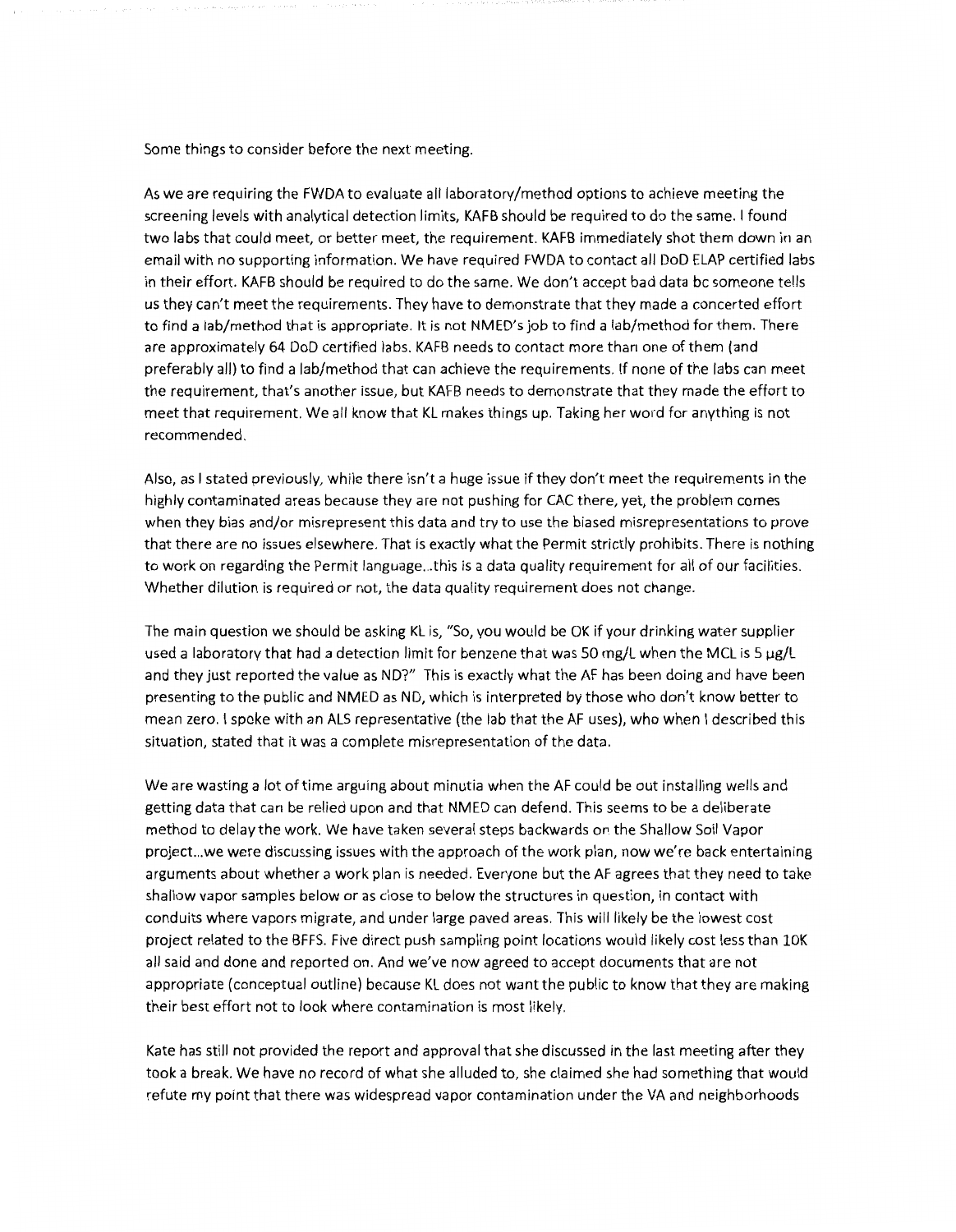according to their report, then we don't see or hear anything else about it. This is why meetings are useless. We are forced into a position of arguing each bit of information as they present it, then when we do, Kate's tactic is to "set that aside for now" claiming something out there that we don't know or don't understand, then dropping it afterwards. We are stuck in an endless loop of arguing minutia and setting aside important issues.

Thanks,

**Ben Wear Environmental Scientist Supervisor Hazardous Waste Bureau New Mexico Environment Department 2905 Rodeo Park Drive East, Building 1 Santa Fe, NM 87505-6313 (505) 476-6041** 

**From:** Pierard, Kevin, NMENV <Kevin, Pierard@state.nm.us> **Sent:** Friday, January 15, 2021 7:50 AM To: Wear, Benjamin, NMENV <Benjamin.Wear@state.nm.us>; Andress, Lane, NMENV <Lane Andress@state nm,us> **Subject:** FW: Analytical method and data quality issues raised during 06 January meeting

FYI. We can discuss this more at next week's meeting

From: LYNNES, KATHRYN D HQE USAF AFGSC 377 MSG/SAF/IEE <kathrvn.lynnes@us.af.mil> **Sent:** Thursday, January 14, 2021 3:13 PM **To:** Stringer, Stephanie, NMENV <Stephanje Strjnger@state nm us>; Pierard, Kevin, NMENV <Keyin Pierard@state.nm.us>

**Cc:** KOTTKAMP, SHEEN T GS-13 USAF AFCEC AFCEC/CZOW <sheen kottkamp **]@us** af mil>; WORTMAN, RYAN J GS-13 USAF AFCEC AFCEC/CZO <rxan,wortman,3@us.af.mil>; SEGURA, CHRISTOPHER G GS-14 USAF AFCEC/CZO <Christopher segura,2@us,af,mil>; HAMLETT, PAMELA P GS-13 USAF HAF AFCEC/CZTE <pamela hamlett@us.af.mil>; Stapleton, Mark <Mark.Stapleton@noblis.org>

**Subject:** [EXT] Analytical method and data quality issues raised during 06 January meeting

Good Afternoon:

As we discussed earlier this week, the Air Force has looked into the analytical method and data quality issues raised during 06 January meeting. I am working with our counsel to develop a proposal to address the permitting question in Part 6.5.18 but I wanted to share the technical information our experts have pulled together.

The Air Force stands behind the data in question. Samples are collected according to NMED approved work plans and analyzed by Environmental Laboratory Accreditation Program (ELAP) accredited labs using EPA methods. No soil vapor or groundwater samples are diluted in the field